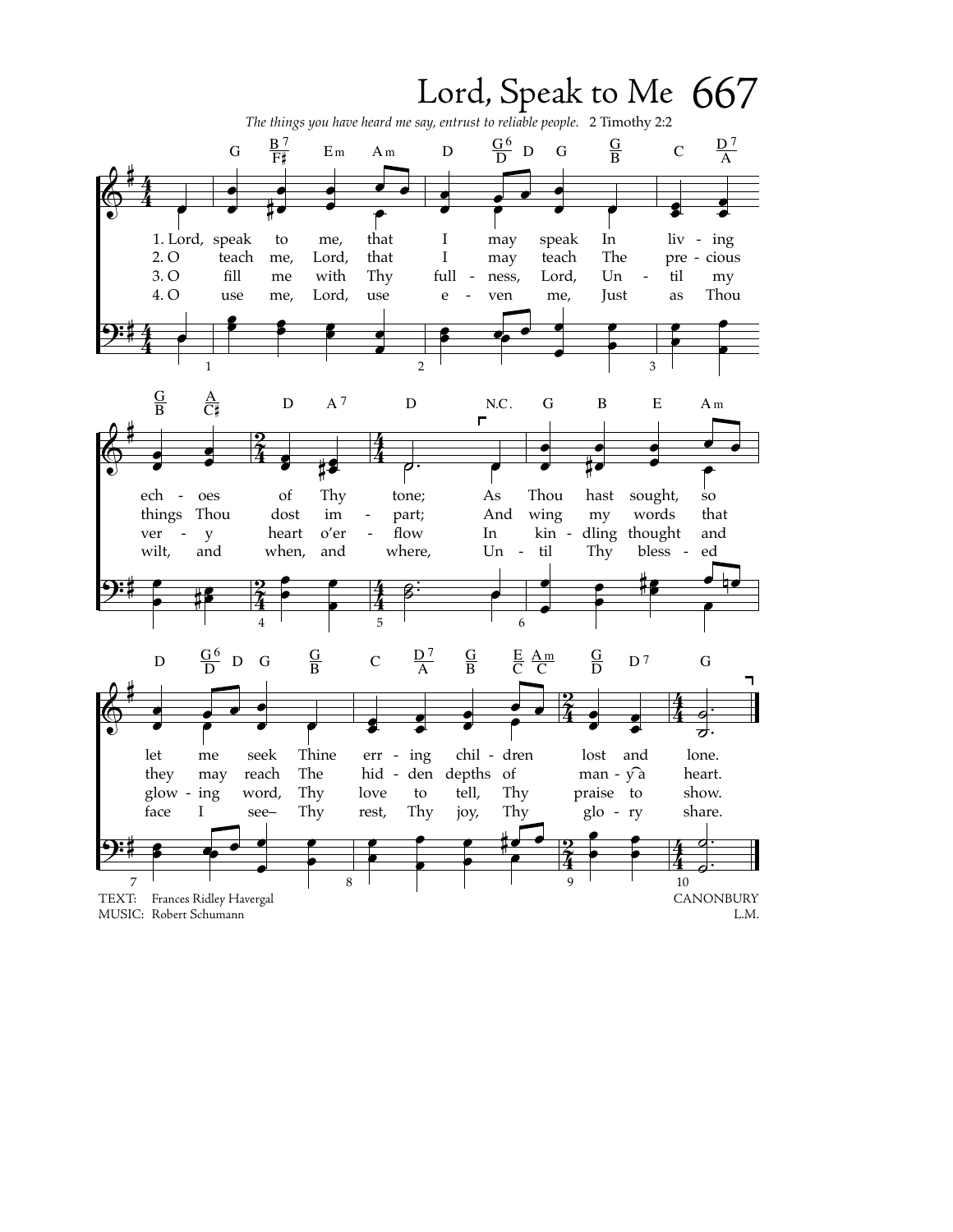

Text: Copyright @ 1982 by Hope Publishing Company, Carol Stream, IL 60188. All rights reserved. Used by permission.